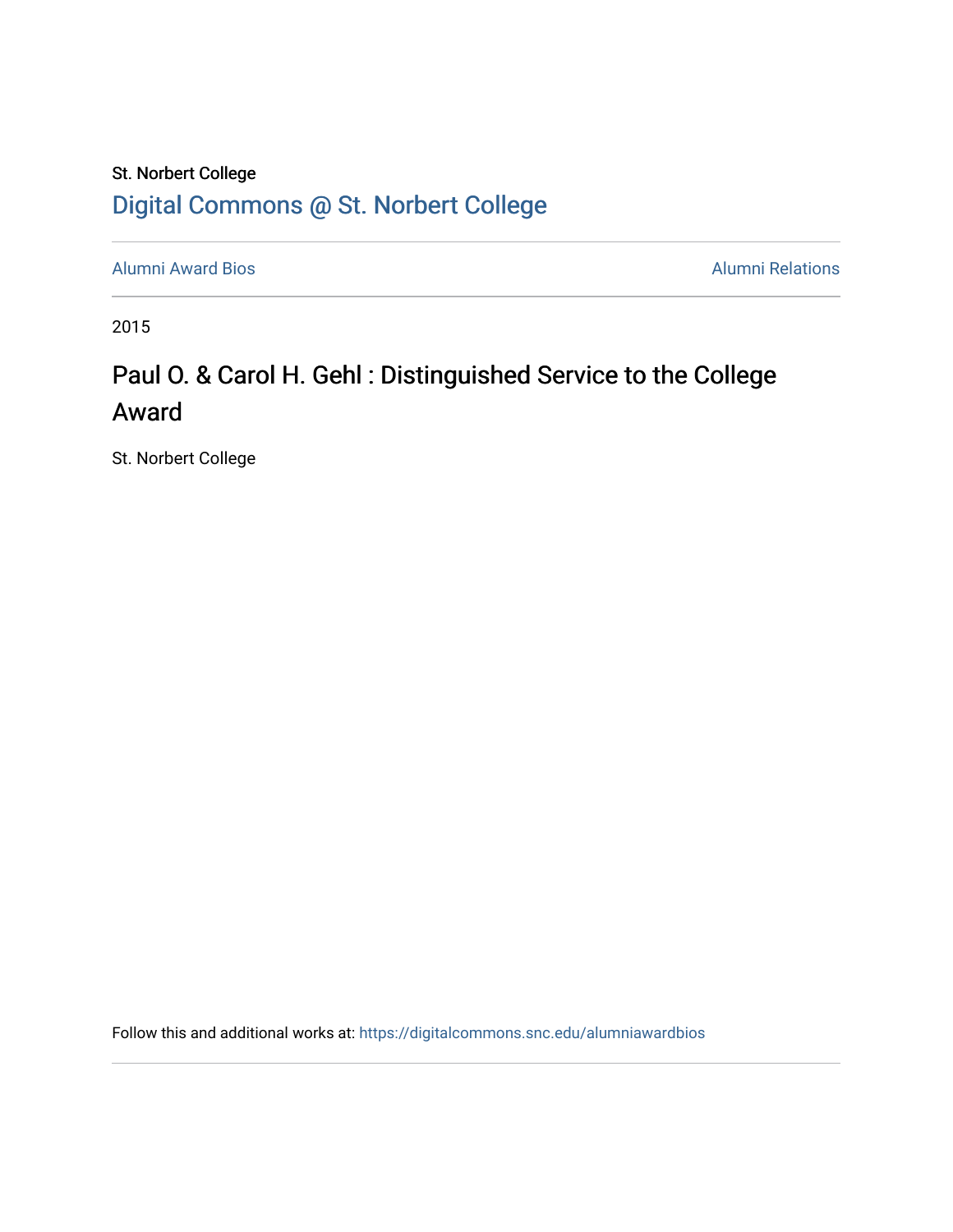



[Academics](https://www.snc.edu/academics) [Admission](https://www.snc.edu/admission) [Campus Life](https://www.snc.edu/campuslife) [Living Norbertine](https://www.snc.edu/livingnorbertine) [Athletics](https://www.snc.edu/athletics) [About](https://www.snc.edu/about)

Q

[Alumni](https://www.snc.edu/alumni/)  $\geq$  [Alumni Awards](https://www.snc.edu/alumni/awards/)  $\geq$  2015 Distinguished Service to the College Award A

#### [Alumni](https://www.snc.edu/alumni/index.html)

[Events & Reunions](https://www.snc.edu/alumni/event/index.html) [Behind the Arch](https://www.snc.edu/alumni/event/behindthearch/) [Benefits and Services](https://www.snc.edu/alumni/benefits.html) [Get Involved](https://www.snc.edu/alumni/getinvolved.html) [Give to SNC](http://giving.snc.edu/) [Alumni Awards](https://www.snc.edu/alumni/awards/index.html) [Past Recipients](https://www.snc.edu/alumni/awards/recipients.html) [Knight Lights](https://www.snc.edu/alumni/knightlights/index.html) [Alumni-Owned](https://www.snc.edu/alumni/directory/index.html) [Businesses Network](https://www.snc.edu/alumni/directory/index.html) [Alumni Board](https://www.snc.edu/alumni/alumniboard.html) [Student Alumni](https://www.snc.edu/alumni/saa.html) [Ambassadors](https://www.snc.edu/alumni/saa.html) [Staff](https://www.snc.edu/alumni/contactus.html)

# 2015 Distinguished Service to the College Award



#### Paul O. and Carol H. Gehl

When young men and women from Hilbert, Wis., have the good fortune to attend St. Norbert College, it is often due to the generosity of Paul and Carol Gehl. And if they have the further good fortune to study the sciences here, they do so in a remarkable new facility built for that purpose – also due in large measure to the Gehls' philanthropy.

Carol and Paul have been providing scholarships at St. Norbert and other colleges to students from Hilbert and the surrounding area for many years. To be in the position to do so did not come easily: The Gehls come from modest circumstances, and only decades of determination and hard

work have brought them to a place where they can be so generous with their time, talent and treasure. Paul's career – first as partner of Lunda Construction and later as an investor in dozens of companies – relied on the steady support of Carol and daughter Jane, in what can best be described as a family success story.

Beyond the scholarships they offer our students, Carol and Paul have played critical roles in nearly all of the college's major initiatives over the past 30 years, reflecting an abiding love for an institution at which Paul has served as trustee for a quarter century.

Their support for the college reached its apex recently when, along with Jim and Miriam Mulva, they provided the gifts that would fund the creation of our new science center. Dedicated this